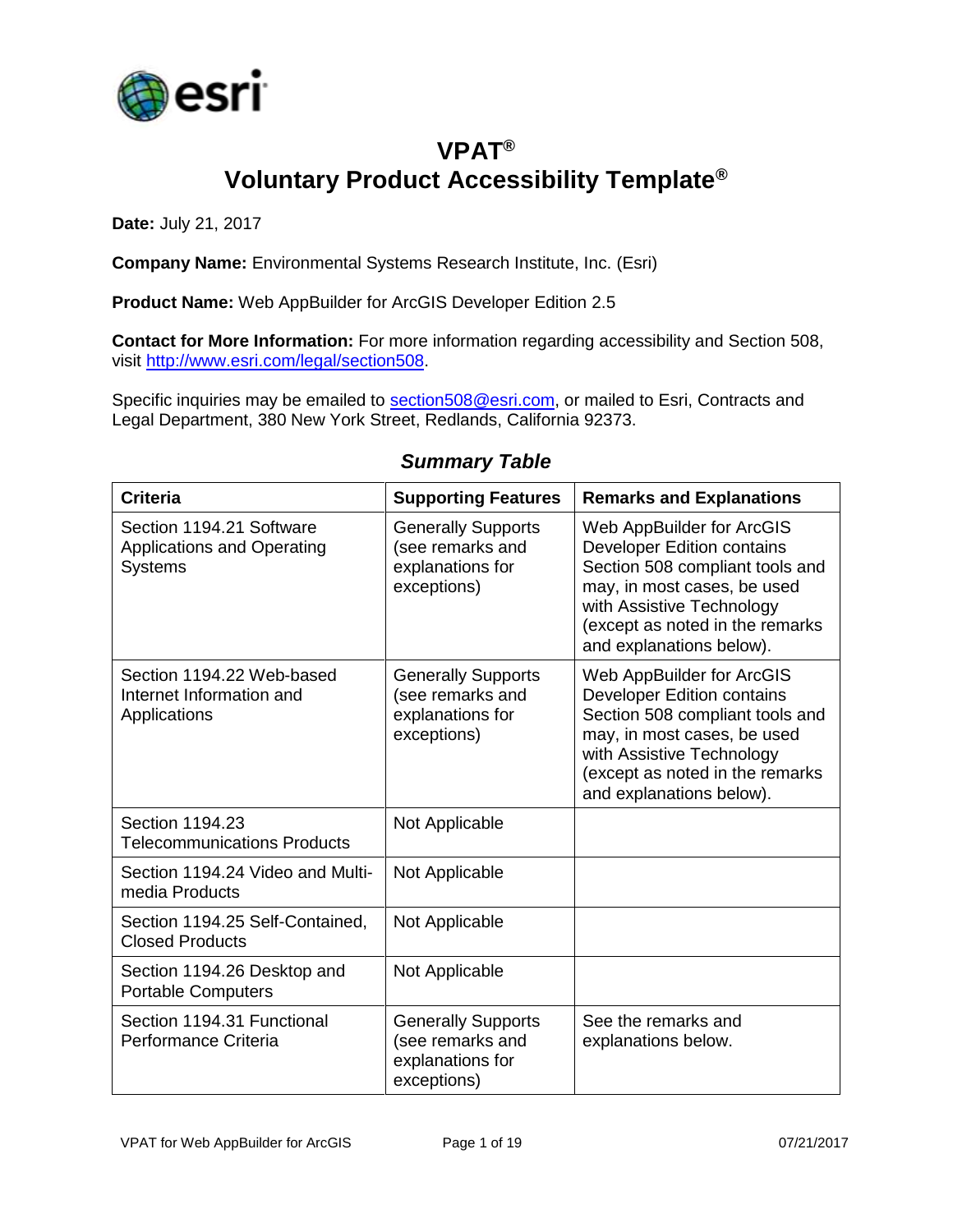| Section 1194.41 Information, | Supports | See the remarks and |
|------------------------------|----------|---------------------|
| Documentation and Support    |          | explanations below. |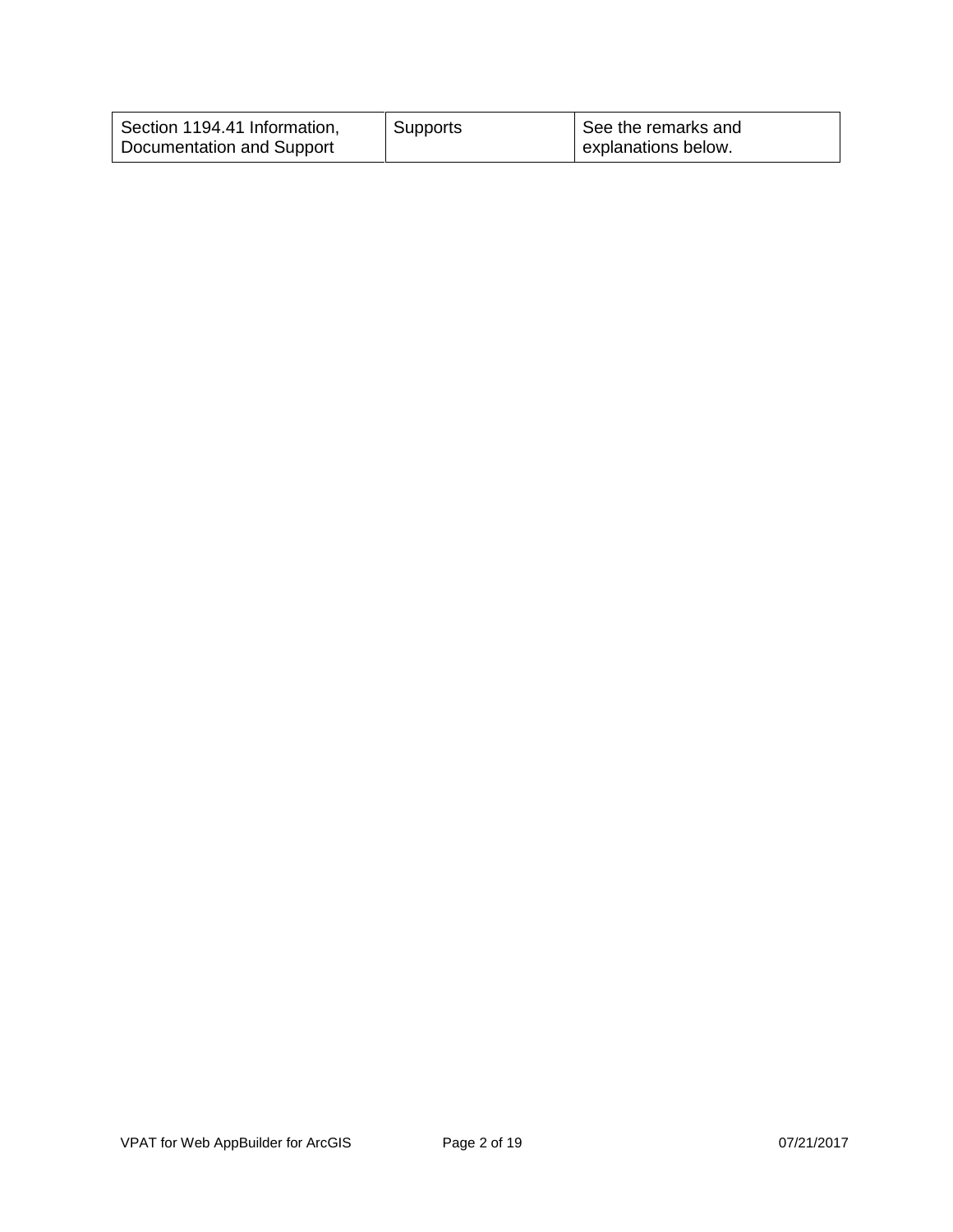| <b>Criteria</b>                                                                                                                                                                                                                                                                                                                                                                                                                                                                                                                                                                                         | <b>Supporting Features</b> | <b>Remarks and Explanations</b>                                                                                                                                                                                 |
|---------------------------------------------------------------------------------------------------------------------------------------------------------------------------------------------------------------------------------------------------------------------------------------------------------------------------------------------------------------------------------------------------------------------------------------------------------------------------------------------------------------------------------------------------------------------------------------------------------|----------------------------|-----------------------------------------------------------------------------------------------------------------------------------------------------------------------------------------------------------------|
| (a) When software is designed to<br>run on a system that has a<br>keyboard, product functions shall<br>be executable from a keyboard<br>where the function itself or the<br>result of performing a function<br>can be discerned textually.                                                                                                                                                                                                                                                                                                                                                              | <b>Supports</b>            | Web AppBuilder for ArcGIS<br>Developer Edition uses web<br>browsers to host the dialogs and<br>interfaces, any keyboard or<br>device interaction is governed<br>by the support of the browser<br>and web pages. |
| (b) Applications shall not disrupt<br>or disable activated features of<br>other products that are identified<br>as accessibility features, where<br>those features are developed and<br>documented according to<br>industry standards. Applications<br>also shall not disrupt or disable<br>activated features of any<br>operating system that are<br>identified as accessibility features<br>where the application<br>programming interface for those<br>accessibility features has been<br>documented by the manufacturer<br>of the operating system and is<br>available to the product<br>developer. | Supports                   |                                                                                                                                                                                                                 |
| (c) A well-defined on-screen<br>indication of the current focus<br>shall be provided that moves<br>among interactive interface<br>elements as the input focus<br>changes. The focus shall be<br>programmatically exposed so<br>that Assistive Technology can<br>track focus and focus changes.                                                                                                                                                                                                                                                                                                          | <b>Supports</b>            | Web AppBuilder for ArcGIS<br>Developer Edition uses web<br>browsers to host the dialogs and<br>interfaces, any keyboard or<br>device interaction is governed<br>by the support of the browser<br>and web pages. |
| (d) Sufficient information about a<br>user interface element including<br>the identity, operation and state<br>of the element shall be available<br>to Assistive Technology. When<br>an image represents a program<br>element, the information<br>conveyed by the image must also<br>be available in text.                                                                                                                                                                                                                                                                                              | <b>Supports</b>            |                                                                                                                                                                                                                 |
| (e) When bitmap images are<br>used to identify controls, status                                                                                                                                                                                                                                                                                                                                                                                                                                                                                                                                         | Supports                   | Web AppBuilder for ArcGIS<br>Developer Edition uses web                                                                                                                                                         |

*Section 1194.21 Software Applications and Operating Systems – Detail*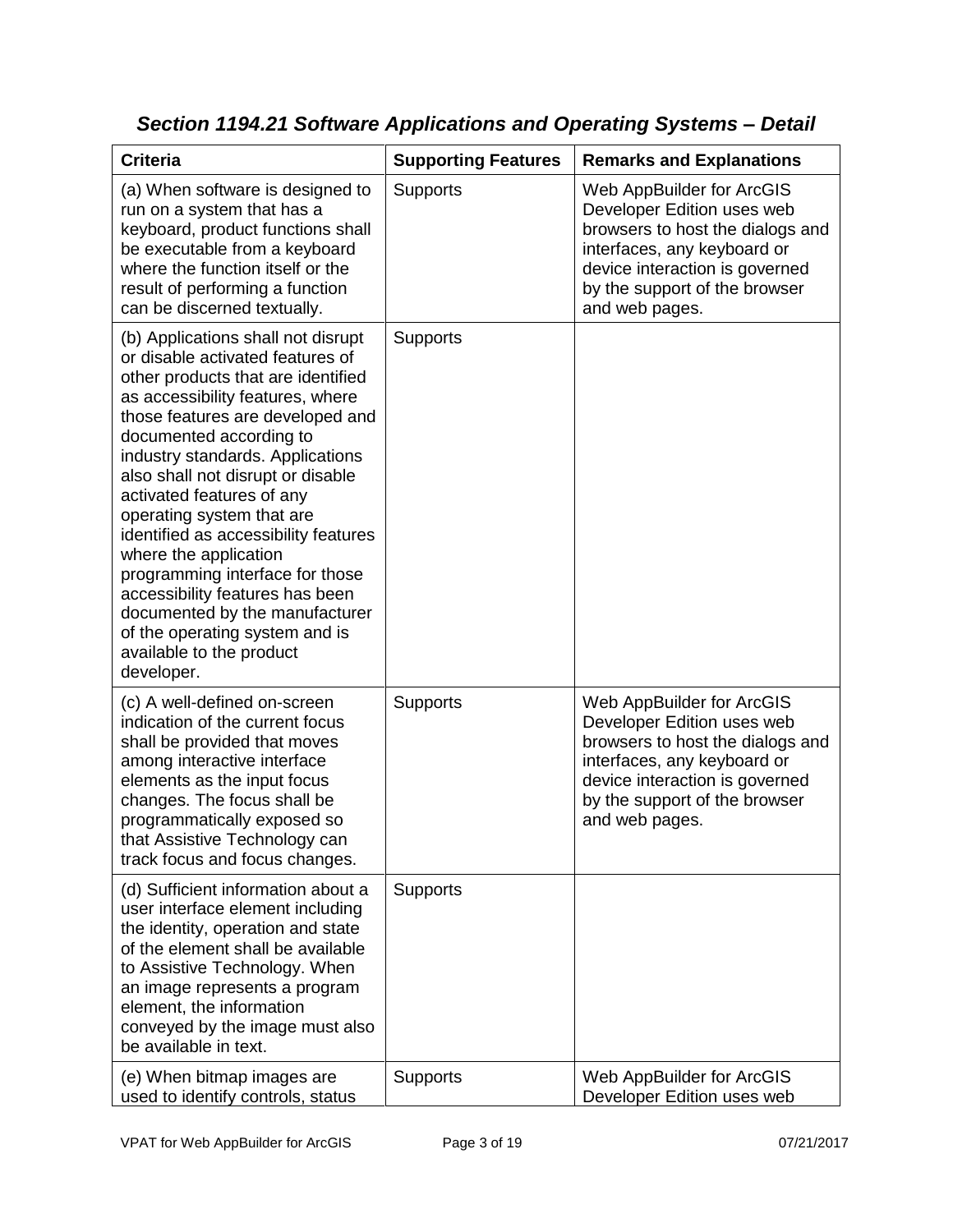| indicators, or other programmatic<br>elements, the meaning assigned<br>to those images shall be<br>consistent throughout an<br>application's performance.                                                                                                           |                                                                      | browsers to host the dialogs and<br>interfaces, any keyboard or<br>device interaction is governed<br>by the support of the browser<br>and web pages.                                                            |
|---------------------------------------------------------------------------------------------------------------------------------------------------------------------------------------------------------------------------------------------------------------------|----------------------------------------------------------------------|-----------------------------------------------------------------------------------------------------------------------------------------------------------------------------------------------------------------|
| (f) Textual information shall be<br>provided through operating<br>system functions for displaying<br>text. The minimum information<br>that shall be made available is<br>text content, text input caret<br>location, and text attributes.                           | <b>Supports</b>                                                      | Web AppBuilder for ArcGIS<br>Developer Edition uses web<br>browsers to host the dialogs and<br>interfaces, any keyboard or<br>device interaction is governed<br>by the support of the browser<br>and web pages. |
| (g) Applications shall not override<br>user selected contrast and color<br>selections and other individual<br>display attributes.                                                                                                                                   | Supports                                                             |                                                                                                                                                                                                                 |
| (h) When animation is displayed,<br>the information shall be<br>displayable in at least one non-<br>animated presentation mode at<br>the option of the user.                                                                                                        | <b>Supports</b>                                                      |                                                                                                                                                                                                                 |
| (i) Color coding shall not be used<br>as the only means of conveying<br>information, indicating an action,<br>prompting a response, or<br>distinguishing a visual element.                                                                                          | Supports                                                             |                                                                                                                                                                                                                 |
| (j) When a product permits a user<br>to adjust color and contrast<br>settings, a variety of color<br>selections capable of producing a<br>range of contrast levels shall be<br>provided.                                                                            | <b>Supports</b>                                                      |                                                                                                                                                                                                                 |
| (k) Software shall not use<br>flashing or blinking text, objects,<br>or other elements having a flash<br>or blink frequency greater than 2<br>Hz and lower than 55 Hz.                                                                                              | <b>Supports</b>                                                      |                                                                                                                                                                                                                 |
| (I) When electronic forms are<br>used, the form shall allow people<br>using Assistive Technology to<br>access the information, field<br>elements, and functionality<br>required for completion and<br>submission of the form, including<br>all directions and cues. | Supports when<br>combined with<br>compatible Assistive<br>Technology |                                                                                                                                                                                                                 |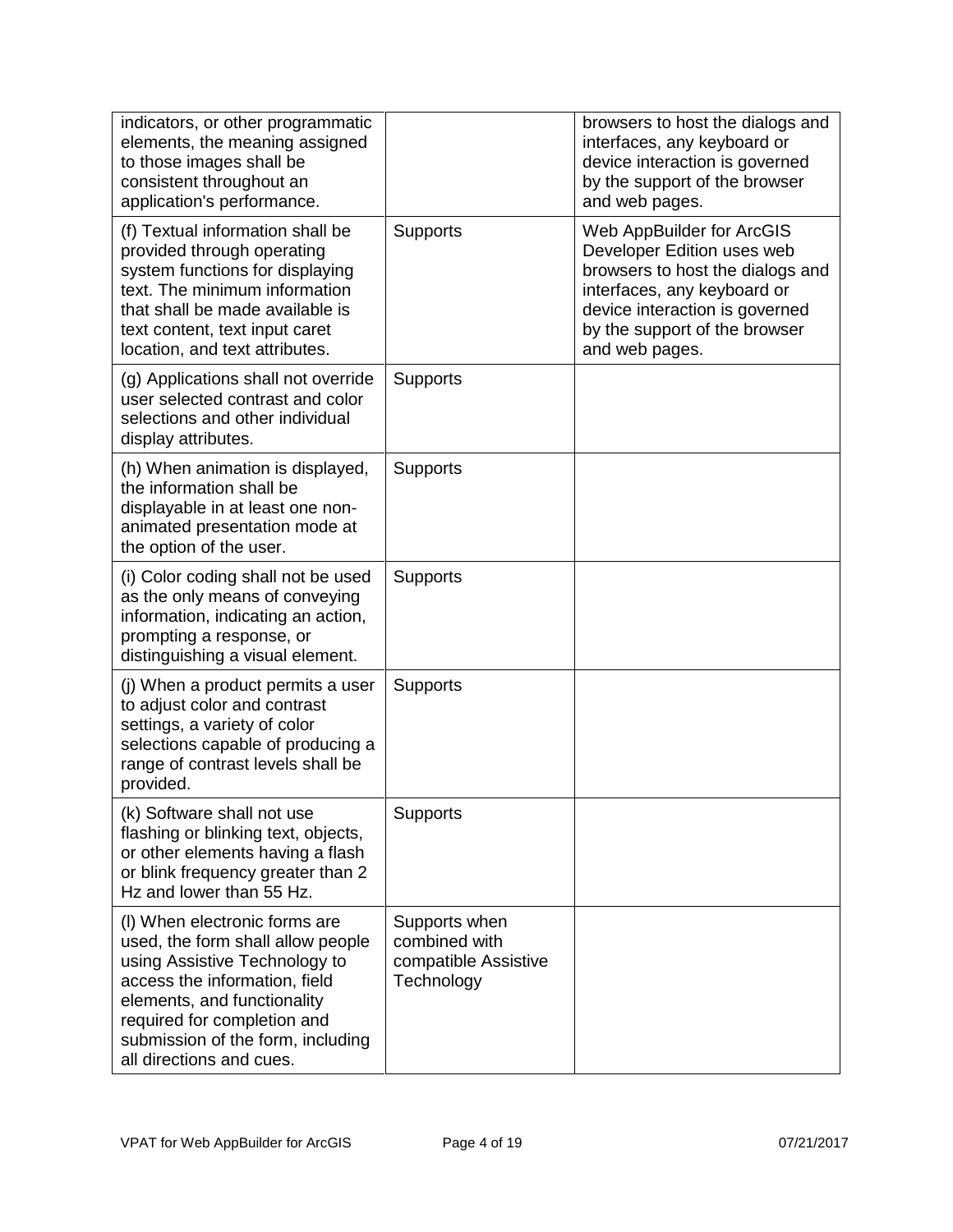| <b>Criteria</b>                                                                                                                                              | <b>Supporting Features</b>         | <b>Remarks and Explanations</b>                                                                                                                                                                                                                                                                                                                                                                                                                                                                                                                                                  |
|--------------------------------------------------------------------------------------------------------------------------------------------------------------|------------------------------------|----------------------------------------------------------------------------------------------------------------------------------------------------------------------------------------------------------------------------------------------------------------------------------------------------------------------------------------------------------------------------------------------------------------------------------------------------------------------------------------------------------------------------------------------------------------------------------|
| (a) A text equivalent for every<br>non-text element shall be<br>provided (e.g., via "alt",<br>"longdesc", or in element<br>content).                         | Supports with<br><b>Exceptions</b> | Most controls provide 'alt' text<br>but some do not given the<br>inherent nature of GIS software,<br>mapping software, and/or<br>general limits on the framework<br>or technology.<br>Note: Web AppBuilder for<br><b>ArcGIS Developer Edition</b><br>contains geographic information<br>system (GIS) technology that<br>captures, manages, and<br>analyzes data through digital<br>maps. Some GIS functions<br>(such as drawing lines on a<br>digital map) cannot be<br>represented with text equivalent<br>and, therefore, no text<br>equivalent exists for these<br>functions. |
| (b) Equivalent alternatives for any<br>multimedia presentation shall be<br>synchronized with the<br>presentation.                                            | Not Applicable                     |                                                                                                                                                                                                                                                                                                                                                                                                                                                                                                                                                                                  |
| (c) Web pages shall be designed<br>so that all information conveyed<br>with color is also available<br>without color, for example from<br>context or markup. | Not Applicable                     |                                                                                                                                                                                                                                                                                                                                                                                                                                                                                                                                                                                  |
| (d) Documents shall be<br>organized so they are readable<br>without requiring an associated<br>style sheet.                                                  | Not Applicable                     |                                                                                                                                                                                                                                                                                                                                                                                                                                                                                                                                                                                  |
| (e) Redundant text links shall be<br>provided for each active region of<br>a server-side image map.                                                          | Supports with<br><b>Exceptions</b> | Most controls support redundant<br>text links but some do not given<br>the inherent nature of GIS<br>software, mapping software,<br>and/or general limits on the<br>framework or technology.<br>Note: Web AppBuilder for<br><b>ArcGIS Developer Edition</b><br>contains geographic information<br>system (GIS) technology that                                                                                                                                                                                                                                                   |

*Section 1194.22 Web-based Internet Information and Applications – Detail*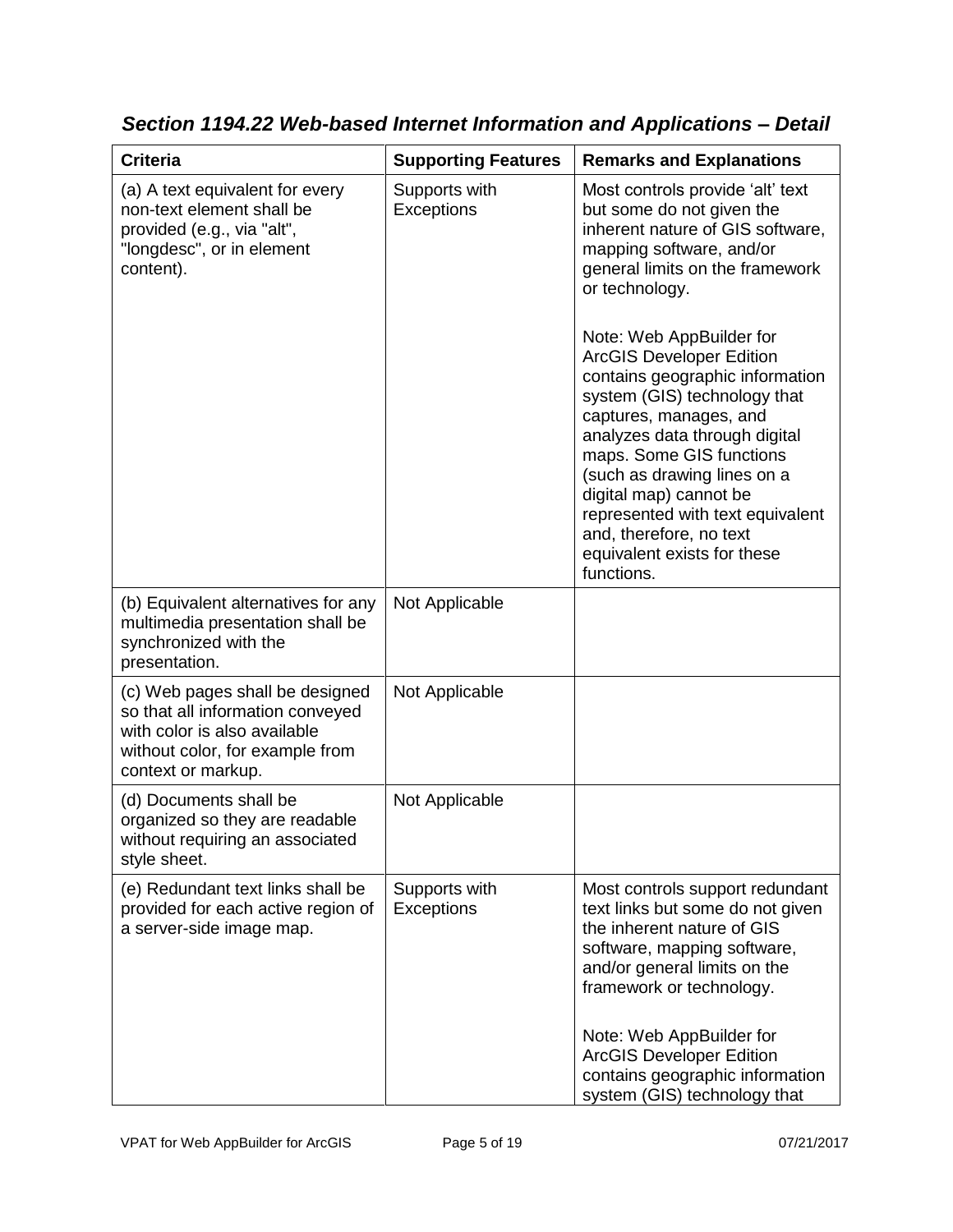|                                                                                                                                                                                                                                                                                                                             |                 | captures, manages, and<br>analyzes data through digital<br>maps. Some aspects of a digital<br>map or of GIS software are<br>inherently visual/graphical and<br>cannot be adequately<br>represented in text.                                                                                                             |
|-----------------------------------------------------------------------------------------------------------------------------------------------------------------------------------------------------------------------------------------------------------------------------------------------------------------------------|-----------------|-------------------------------------------------------------------------------------------------------------------------------------------------------------------------------------------------------------------------------------------------------------------------------------------------------------------------|
| (f) Client-side image maps shall<br>be provided instead of server-<br>side image maps except where<br>the regions cannot be defined<br>with an available geometric<br>shape.                                                                                                                                                | Supports        |                                                                                                                                                                                                                                                                                                                         |
| (g) Row and column headers<br>shall be identified for data tables.                                                                                                                                                                                                                                                          | <b>Supports</b> |                                                                                                                                                                                                                                                                                                                         |
| (h) Markup shall be used to<br>associate data cells and header<br>cells for data tables that have two<br>or more logical levels of row or<br>column headers.                                                                                                                                                                | <b>Supports</b> |                                                                                                                                                                                                                                                                                                                         |
| (i) Frames shall be titled with text<br>that facilitates frame identification<br>and navigation.                                                                                                                                                                                                                            | Not Applicable  |                                                                                                                                                                                                                                                                                                                         |
| (j) Pages shall be designed to<br>avoid causing the screen to<br>flicker with a frequency greater<br>than 2 Hz and lower than 55 Hz.                                                                                                                                                                                        | Supports        |                                                                                                                                                                                                                                                                                                                         |
| (k) A text-only page, with<br>equivalent information or<br>functionality, shall be provided to<br>make a web site comply with the<br>provisions of this part, when<br>compliance cannot be<br>accomplished in any other way.<br>The content of the text-only page<br>shall be updated whenever the<br>primary page changes. | Not Applicable  | Web AppBuilder for ArcGIS<br>Developer Edition is geographic<br>information system (GIS)<br>technology that captures,<br>manages, and analyzes data<br>through digital maps. Some<br>aspects of a digital map or of<br>GIS software are inherently<br>visual/graphical and cannot be<br>adequately represented in text. |
| (I) When pages utilize scripting<br>languages to display content, or<br>to create interface elements, the<br>information provided by the script<br>shall be identified with functional<br>text that can be read by Assistive<br>Technology.                                                                                 | <b>Supports</b> |                                                                                                                                                                                                                                                                                                                         |
| (m) When a web page requires<br>that an applet, plug-in or other                                                                                                                                                                                                                                                            | Not Applicable  |                                                                                                                                                                                                                                                                                                                         |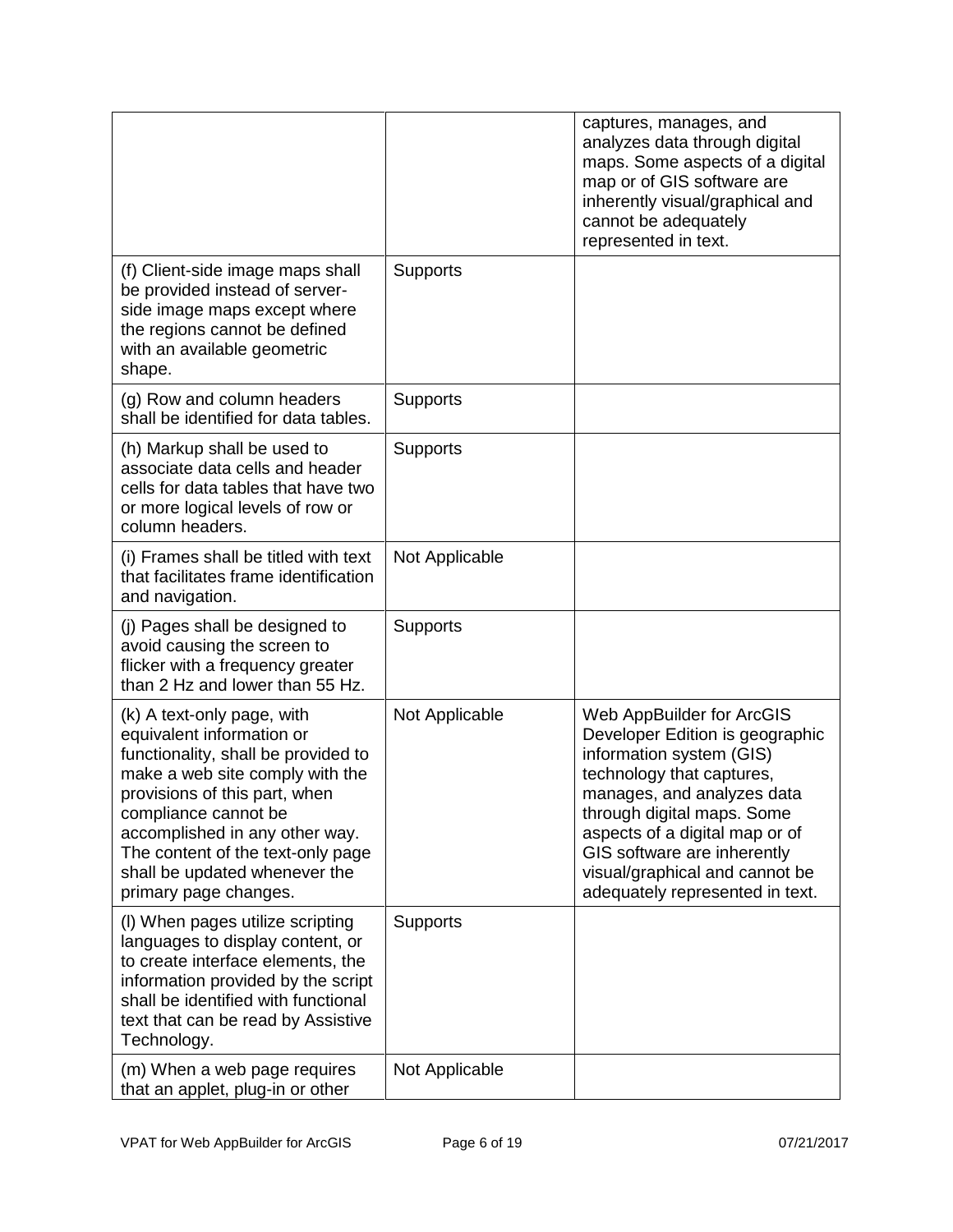| application be present on the<br>client system to interpret page<br>content, the page must provide a<br>link to a plug-in or applet that<br>complies with $§1194.21(a)$<br>through (I).                                                                                                             |                |  |
|-----------------------------------------------------------------------------------------------------------------------------------------------------------------------------------------------------------------------------------------------------------------------------------------------------|----------------|--|
| (n) When electronic forms are<br>designed to be completed on-<br>line, the form shall allow people<br>using Assistive Technology to<br>access the information, field<br>elements, and functionality<br>required for completion and<br>submission of the form, including<br>all directions and cues. | Not Applicable |  |
| (o) A method shall be provided<br>that permits users to skip<br>repetitive navigation links.                                                                                                                                                                                                        | Not Applicable |  |
| (p) When a timed response is<br>required, the user shall be alerted<br>and given sufficient time to<br>indicate more time is required.                                                                                                                                                              | Not Applicable |  |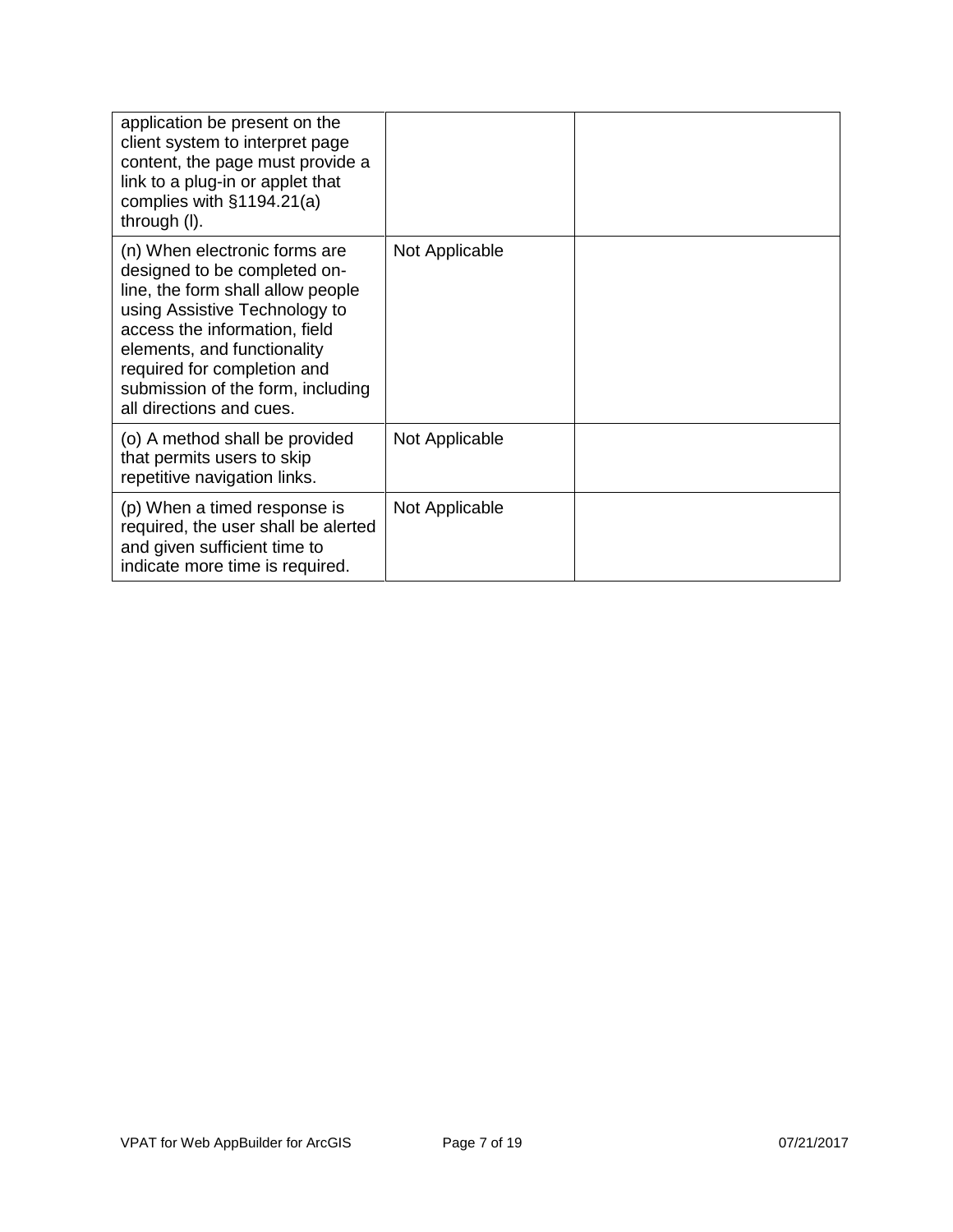| <b>Criteria</b>                                                                                                                                                                                                                                                                                                                                                       | <b>Supporting Features</b> | <b>Remarks and Explanations</b> |
|-----------------------------------------------------------------------------------------------------------------------------------------------------------------------------------------------------------------------------------------------------------------------------------------------------------------------------------------------------------------------|----------------------------|---------------------------------|
| (a) Telecommunications products<br>or systems which provide a<br>function allowing voice<br>communication and which do not<br>themselves provide a TTY<br>functionality shall provide a<br>standard non-acoustic<br>connection point for TTYs.<br>Microphones shall be capable of<br>being turned on and off to allow<br>the user to intermix speech with<br>TTY use. | Not Applicable             |                                 |
| (b) Telecommunications products<br>which include voice<br>communication functionality shall<br>support all commonly used cross-<br>manufacturer non-proprietary<br>standard TTY signal protocols.                                                                                                                                                                     | Not Applicable             |                                 |
| (c) Voice mail, auto-attendant,<br>and interactive voice response<br>telecommunications systems<br>shall be usable by TTY users<br>with their TTYs.                                                                                                                                                                                                                   | Not Applicable             |                                 |
| (d) Voice mail, messaging, auto-<br>attendant, and interactive voice<br>response telecommunications<br>systems that require a response<br>from a user within a time interval,<br>shall give an alert when the time<br>interval is about to run out, and<br>shall provide sufficient time for<br>the user to indicate more time is<br>required.                        | Not Applicable             |                                 |
| (e) Where provided, caller<br>identification and similar<br>telecommunications functions<br>shall also be available for users<br>of TTYs, and for users who<br>cannot see displays.                                                                                                                                                                                   | Not Applicable             |                                 |
| (f) For transmitted voice signals,<br>telecommunications products<br>shall provide a gain adjustable up<br>to a minimum of 20 dB. For<br>incremental volume control, at                                                                                                                                                                                               | Not Applicable             |                                 |

### *Section 1194.23 Telecommunications Products – Detail*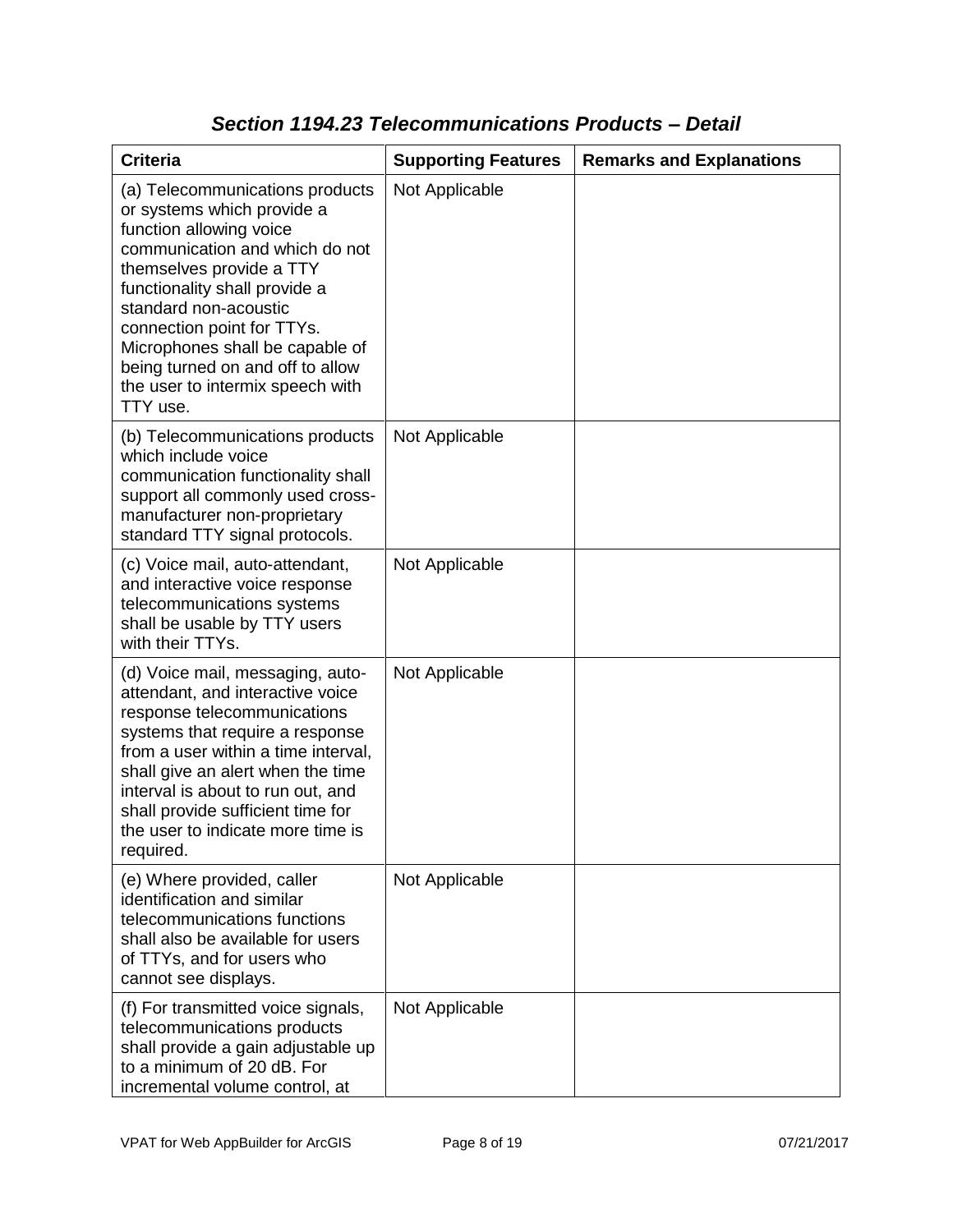| least one intermediate step of 12<br>dB of gain shall be provided.                                                                                                                                                                                                                                                                                                                                                                                                                                                   |                |  |
|----------------------------------------------------------------------------------------------------------------------------------------------------------------------------------------------------------------------------------------------------------------------------------------------------------------------------------------------------------------------------------------------------------------------------------------------------------------------------------------------------------------------|----------------|--|
| (g) If the telecommunications<br>product allows a user to adjust<br>the receive volume, a function<br>shall be provided to automatically<br>reset the volume to the default<br>level after every use.                                                                                                                                                                                                                                                                                                                | Not Applicable |  |
| (h) Where a telecommunications<br>product delivers output by an<br>audio transducer which is<br>normally held up to the ear, a<br>means for effective magnetic<br>wireless coupling to hearing<br>technologies shall be provided.                                                                                                                                                                                                                                                                                    | Not Applicable |  |
| (i) Interference to hearing<br>technologies (including hearing<br>aids, cochlear implants, and<br>assistive listening devices) shall<br>be reduced to the lowest possible<br>level that allows a user of hearing<br>technologies to utilize the<br>telecommunications product.                                                                                                                                                                                                                                       | Not Applicable |  |
| (i) Products that transmit or<br>conduct information or<br>communication, shall pass<br>through cross-manufacturer, non-<br>proprietary, industry-standard<br>codes, translation protocols,<br>formats or other information<br>necessary to provide the<br>information or communication in<br>a usable format. Technologies<br>which use encoding, signal<br>compression, format<br>transformation, or similar<br>techniques shall not remove<br>information needed for access or<br>shall restore it upon delivery. | Not Applicable |  |
| (k)(1) Products which have<br>mechanically operated controls<br>or keys shall comply with the<br>following: Controls and Keys<br>shall be tactilely discernible<br>without activating the controls or<br>keys.                                                                                                                                                                                                                                                                                                       | Not Applicable |  |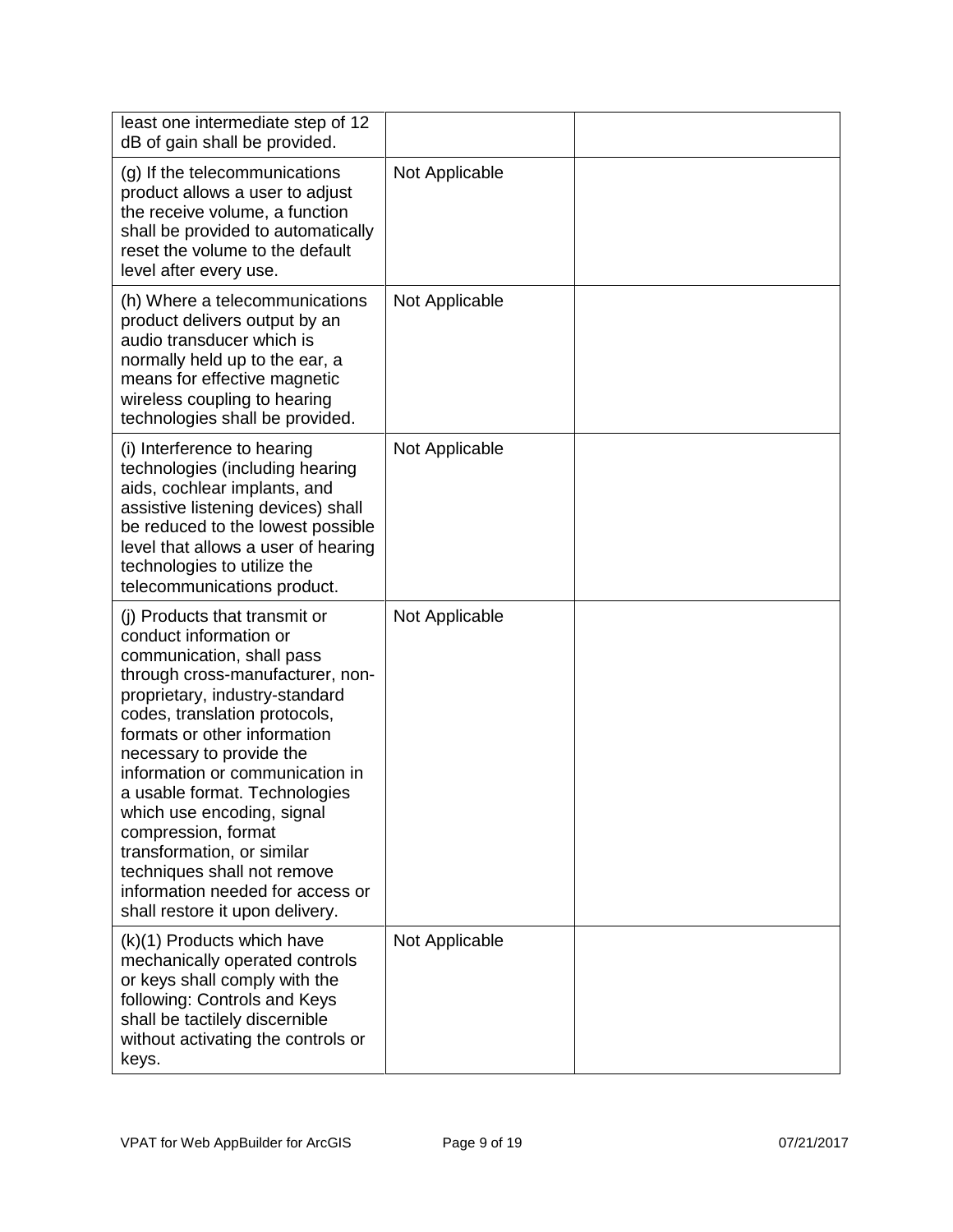| $(k)(2)$ Products which have<br>mechanically operated controls<br>or keys shall comply with the<br>following: Controls and Keys<br>shall be operable with one hand<br>and shall not require tight<br>grasping, pinching, twisting of the<br>wrist. The force required to<br>activate controls and keys shall<br>be 5 lbs. (22.2N) maximum. |                |  |
|--------------------------------------------------------------------------------------------------------------------------------------------------------------------------------------------------------------------------------------------------------------------------------------------------------------------------------------------|----------------|--|
| (k)(3) Products which have<br>mechanically operated controls<br>or keys shall comply with the<br>following: If key repeat is<br>supported, the delay before<br>repeat shall be adjustable to at<br>least 2 seconds. Key repeat rate<br>shall be adjustable to 2 seconds<br>per character.                                                  | Not Applicable |  |
| $(k)(4)$ Products which have<br>mechanically operated controls<br>or keys shall comply with the<br>following: The status of all locking<br>or toggle controls or keys shall be<br>visually discernible, and<br>discernible either through touch<br>or sound.                                                                               | Not Applicable |  |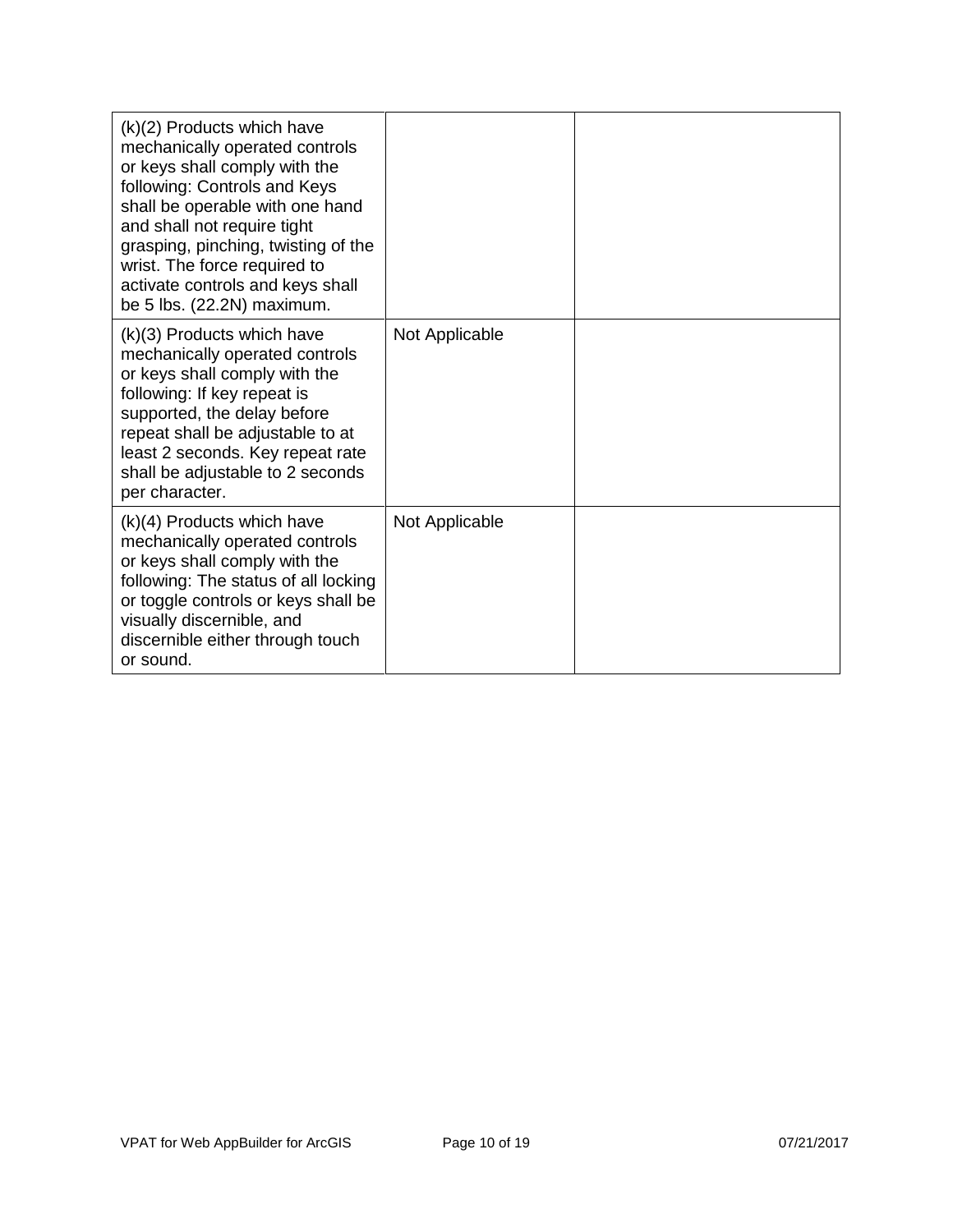| <b>Criteria</b>                                                                                                                                                                                                                                                                                                                                                                                                                                                                                                                                                                                                                                                                                                                                                                                                                                                                                                                                                           | <b>Supporting Features</b> | <b>Remarks and Explanations</b> |
|---------------------------------------------------------------------------------------------------------------------------------------------------------------------------------------------------------------------------------------------------------------------------------------------------------------------------------------------------------------------------------------------------------------------------------------------------------------------------------------------------------------------------------------------------------------------------------------------------------------------------------------------------------------------------------------------------------------------------------------------------------------------------------------------------------------------------------------------------------------------------------------------------------------------------------------------------------------------------|----------------------------|---------------------------------|
| a) All analog television displays<br>13 inches and larger, and<br>computer equipment that<br>includes analog television<br>receiver or display circuitry, shall<br>be equipped with caption<br>decoder circuitry which<br>appropriately receives, decodes,<br>and displays closed captions<br>from broadcast, cable, videotape,<br>and DVD signals. As soon as<br>practicable, but not later than<br>July 1, 2002, widescreen digital<br>television (DTV) displays<br>measuring at least 7.8 inches<br>vertically, DTV sets with<br>conventional displays measuring<br>at least 13 inches vertically, and<br>stand-alone DTV tuners, whether<br>or not they are marketed with<br>display screens, and computer<br>equipment that includes DTV<br>receiver or display circuitry, shall<br>be equipped with caption<br>decoder circuitry which<br>appropriately receives, decodes,<br>and displays closed captions<br>from broadcast, cable, videotape,<br>and DVD signals. | Not Applicable             |                                 |
| (b) Television tuners, including<br>tuner cards for use in computers,<br>shall be equipped with secondary<br>audio program playback circuitry.                                                                                                                                                                                                                                                                                                                                                                                                                                                                                                                                                                                                                                                                                                                                                                                                                            | Not Applicable             |                                 |
| (c) All training and informational<br>video and multimedia productions<br>which support the agency's<br>mission, regardless of format,<br>that contain speech or other<br>audio information necessary for<br>the comprehension of the<br>content, shall be open or closed<br>captioned.                                                                                                                                                                                                                                                                                                                                                                                                                                                                                                                                                                                                                                                                                   | Not Applicable             |                                 |
| (d) All training and informational<br>video and multimedia productions<br>which support the agency's<br>mission, regardless of format,                                                                                                                                                                                                                                                                                                                                                                                                                                                                                                                                                                                                                                                                                                                                                                                                                                    | Not Applicable             |                                 |

### *Section 1194.24 Video and Multi-media Products – Detail*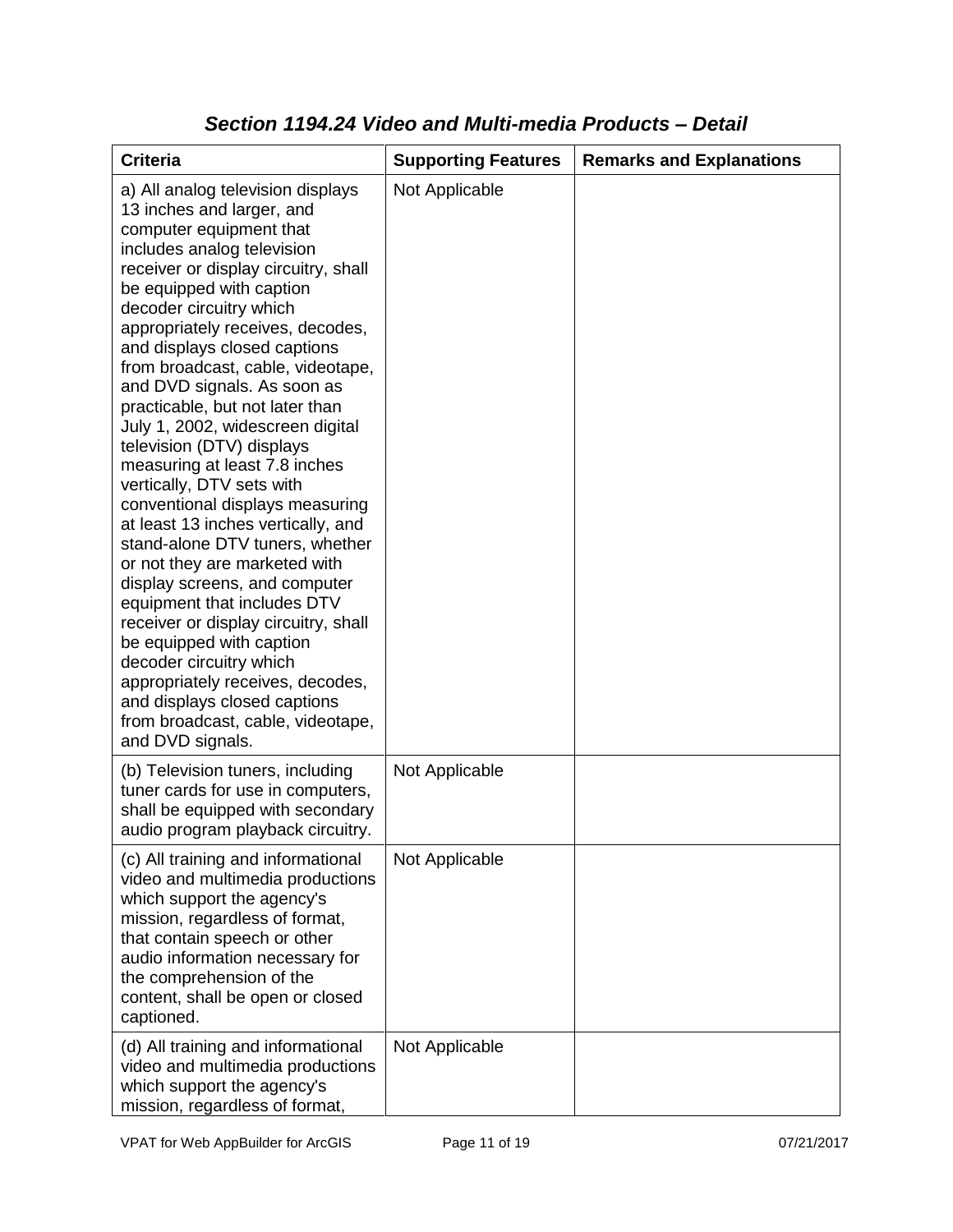| that contain visual information<br>necessary for the comprehension<br>of the content, shall be audio<br>described.                    |                |  |
|---------------------------------------------------------------------------------------------------------------------------------------|----------------|--|
| (e) Display or presentation of<br>alternate text presentation or<br>audio descriptions shall be user-<br>selectable unless permanent. | Not Applicable |  |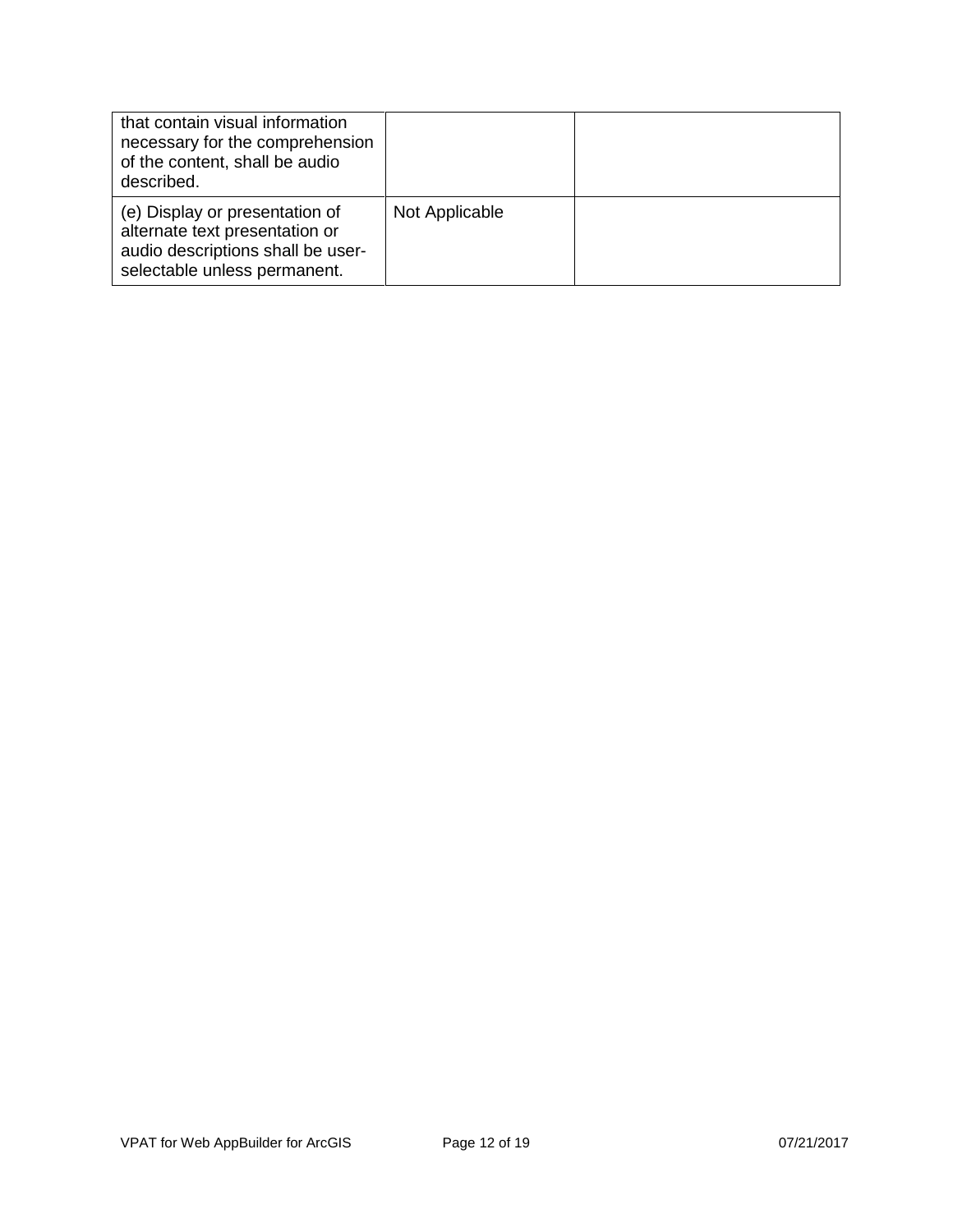# *Section 1194.25 Self-Contained, Closed Products – Detail*

| <b>Criteria</b>                                                                                                                                                                                                                                                                                                                                                                   | <b>Supporting Features</b> | <b>Remarks and Explanations</b> |
|-----------------------------------------------------------------------------------------------------------------------------------------------------------------------------------------------------------------------------------------------------------------------------------------------------------------------------------------------------------------------------------|----------------------------|---------------------------------|
| (a) Self contained products shall<br>be usable by people with<br>disabilities without requiring an<br>end-user to attach Assistive<br>Technology to the product.<br>Personal headsets for private<br>listening are not Assistive<br>Technology.                                                                                                                                   | Not Applicable             |                                 |
| (b) When a timed response is<br>required, the user shall be alerted<br>and given sufficient time to<br>indicate more time is required.                                                                                                                                                                                                                                            | Not Applicable             |                                 |
| (c) Where a product utilizes<br>touchscreens or contact-sensitive<br>controls, an input method shall<br>be provided that complies with<br>§1194.23 (k) (1) through (4).                                                                                                                                                                                                           | Not Applicable             |                                 |
| (d) When biometric forms of user<br>identification or control are used,<br>an alternative form of<br>identification or activation, which<br>does not require the user to<br>possess particular biological<br>characteristics, shall also be<br>provided.                                                                                                                          | Not Applicable             |                                 |
| (e) When products provide<br>auditory output, the audio signal<br>shall be provided at a standard<br>signal level through an industry<br>standard connector that will allow<br>for private listening. The product<br>must provide the ability to<br>interrupt, pause, and restart the<br>audio at any time.                                                                       | Not Applicable             |                                 |
| (f) When products deliver voice<br>output in a public area,<br>incremental volume control shall<br>be provided with output<br>amplification up to a level of at<br>least 65 dB. Where the ambient<br>noise level of the environment is<br>above 45 dB, a volume gain of at<br>least 20 dB above the ambient<br>level shall be user selectable. A<br>function shall be provided to | Not Applicable             |                                 |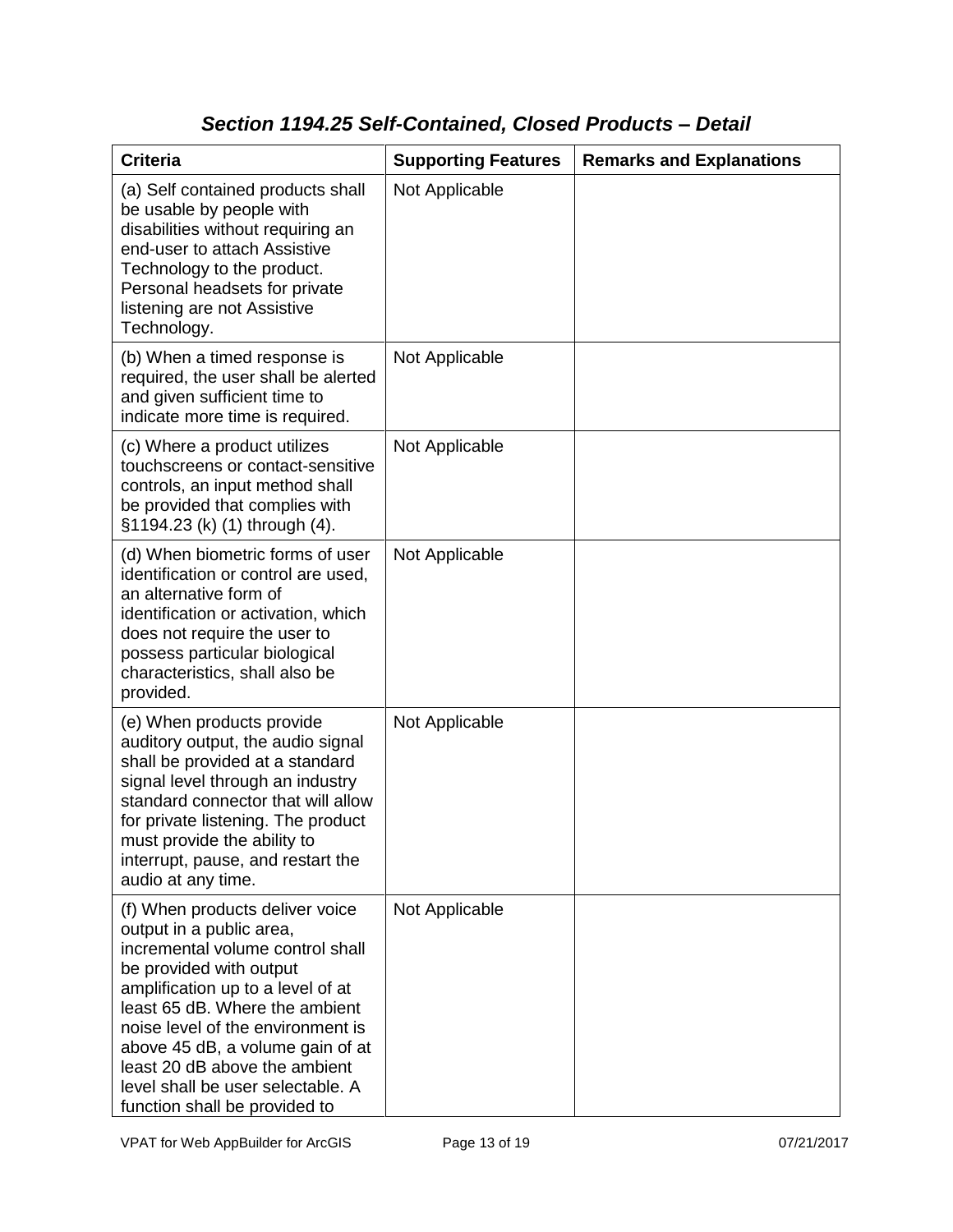| automatically reset the volume to<br>the default level after every use.                                                                                                                                                                                                                                                                                                                                                                                                                                                                                                           |                |  |
|-----------------------------------------------------------------------------------------------------------------------------------------------------------------------------------------------------------------------------------------------------------------------------------------------------------------------------------------------------------------------------------------------------------------------------------------------------------------------------------------------------------------------------------------------------------------------------------|----------------|--|
| (g) Color coding shall not be<br>used as the only means of<br>conveying information, indicating<br>an action, prompting a response,<br>or distinguishing a visual<br>element.                                                                                                                                                                                                                                                                                                                                                                                                     | Not Applicable |  |
| (h) When a product permits a<br>user to adjust color and contrast<br>settings, a range of color<br>selections capable of producing a<br>variety of contrast levels shall be<br>provided.                                                                                                                                                                                                                                                                                                                                                                                          | Not Applicable |  |
| (i) Products shall be designed to<br>avoid causing the screen to<br>flicker with a frequency greater<br>than 2 Hz and lower than 55 Hz.                                                                                                                                                                                                                                                                                                                                                                                                                                           | Not Applicable |  |
| (j) (1) Products which are<br>freestanding, non-portable, and<br>intended to be used in one<br>location and which have operable<br>controls shall comply with the<br>following: The position of any<br>operable control shall be<br>determined with respect to a<br>vertical plane, which is 48 inches<br>in length, centered on the<br>operable control, and at the<br>maximum protrusion of the<br>product within the 48 inch length<br>on products which are<br>freestanding, non-portable, and<br>intended to be used in one<br>location and which have operable<br>controls. | Not Applicable |  |
| $(j)(2)$ Products which are<br>freestanding, non-portable, and<br>intended to be used in one<br>location and which have operable<br>controls shall comply with the<br>following: Where any operable<br>control is 10 inches or less<br>behind the reference plane, the<br>height shall be 54 inches<br>maximum and 15 inches<br>minimum above the floor.                                                                                                                                                                                                                          | Not Applicable |  |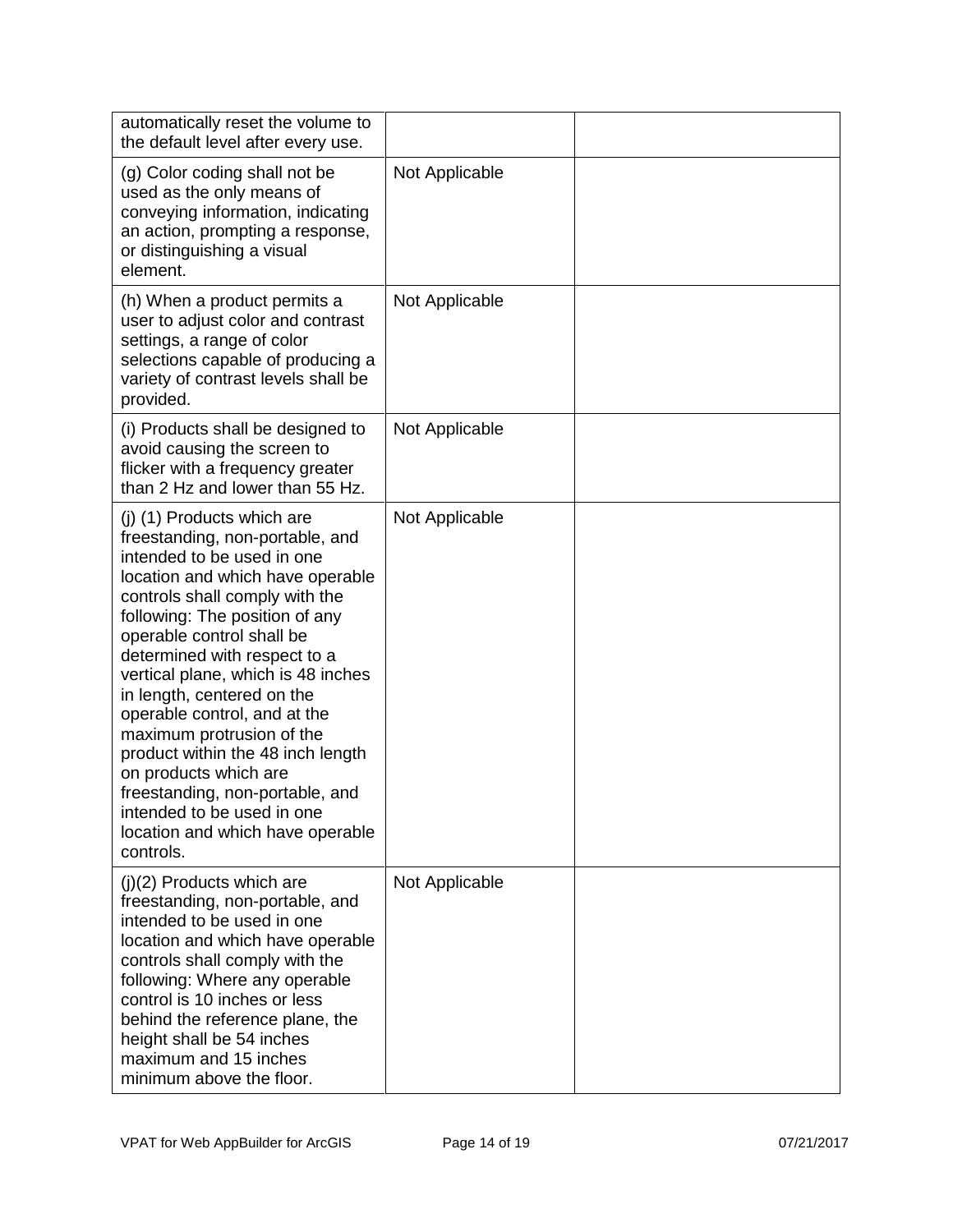| $(i)(3)$ Products which are<br>freestanding, non-portable, and<br>intended to be used in one<br>location and which have operable<br>controls shall comply with the<br>following: Where any operable<br>control is more than 10 inches<br>and not more than 24 inches<br>behind the reference plane, the<br>height shall be 46 inches<br>maximum and 15 inches<br>minimum above the floor. | Not Applicable |  |
|-------------------------------------------------------------------------------------------------------------------------------------------------------------------------------------------------------------------------------------------------------------------------------------------------------------------------------------------------------------------------------------------|----------------|--|
| $(i)(4)$ Products which are<br>freestanding, non-portable, and<br>intended to be used in one<br>location and which have operable<br>controls shall comply with the<br>following: Operable controls shall<br>not be more than 24 inches<br>behind the reference plane.                                                                                                                     | Not Applicable |  |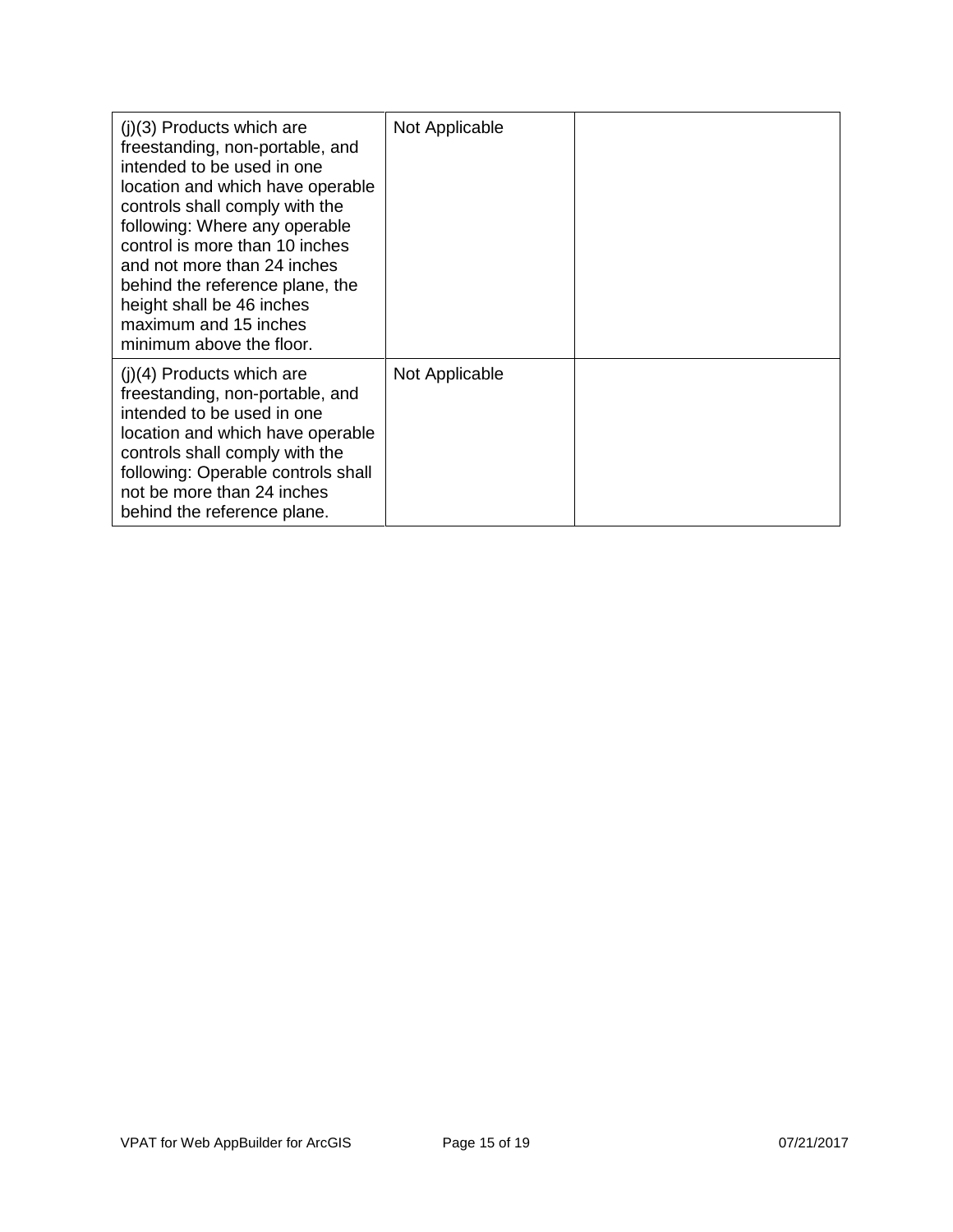| <b>Criteria</b>                                                                                                                                                                                                                                          | <b>Supporting Features</b> | <b>Remarks and Explanations</b> |
|----------------------------------------------------------------------------------------------------------------------------------------------------------------------------------------------------------------------------------------------------------|----------------------------|---------------------------------|
| (a) All mechanically operated<br>controls and keys shall comply<br>with §1194.23 (k) (1) through (4).                                                                                                                                                    | Not Applicable             |                                 |
| (b) If a product utilizes<br>touchscreens or touch-operated<br>controls, an input method shall<br>be provided that complies with<br>§1194.23 (k) (1) through (4).                                                                                        | Not Applicable             |                                 |
| (c) When biometric forms of user<br>identification or control are used,<br>an alternative form of<br>identification or activation, which<br>does not require the user to<br>possess particular biological<br>characteristics, shall also be<br>provided. | Not Applicable             |                                 |
| (d) Where provided, at least one<br>of each type of expansion slots,<br>ports and connectors shall<br>comply with publicly available<br>industry standards.                                                                                              | Not Applicable             |                                 |

# *Section 1194.26 Desktop and Portable Computers – Detail*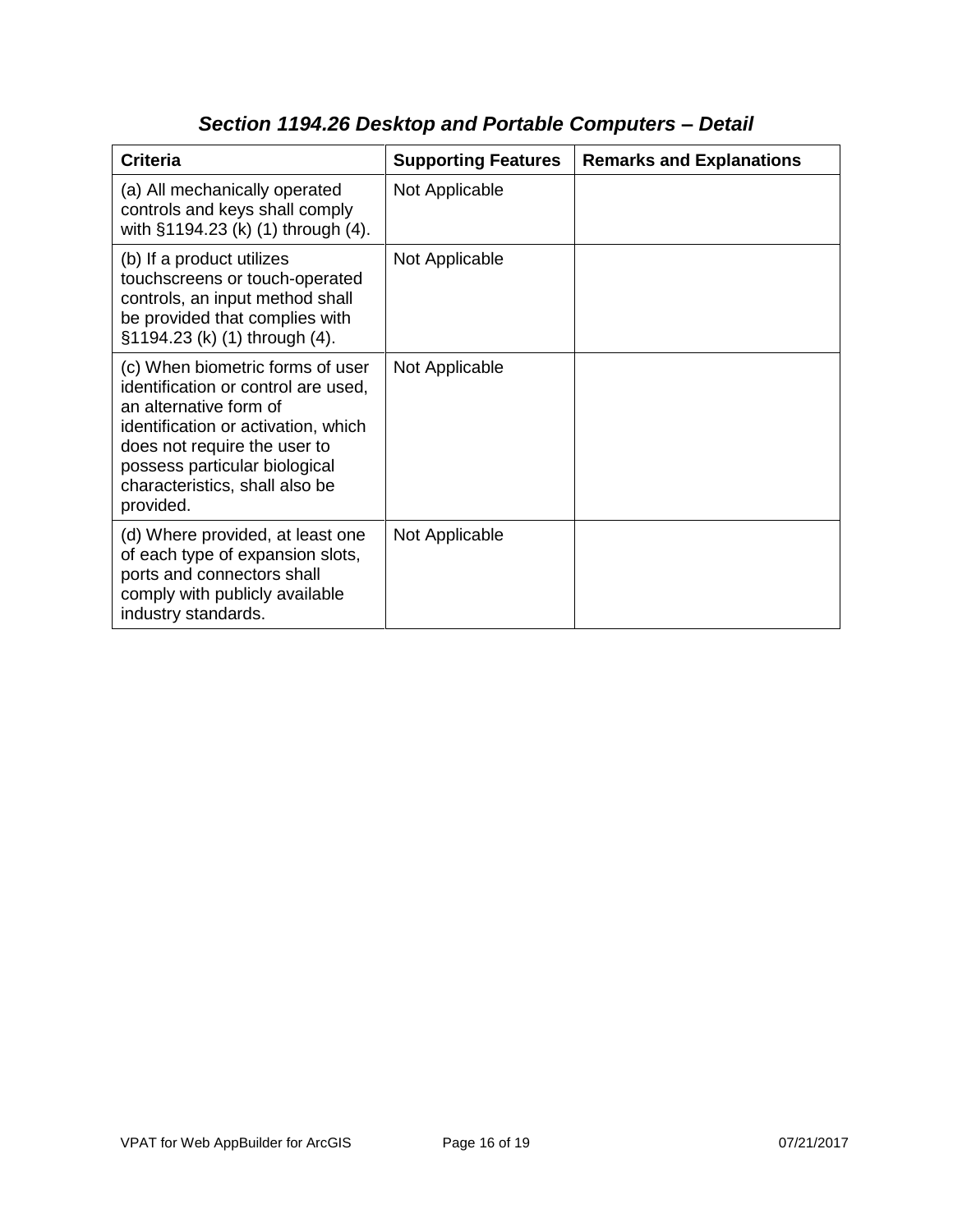| <b>Criteria</b>                                                                                                                                                                                                                                                                                                                        | <b>Supporting Features</b>                                           | <b>Remarks and Explanations</b>                                                                                                                                                                                                                                                                                                                                                                                                                                                                                                                                                                                                                                                                                                                                                                    |
|----------------------------------------------------------------------------------------------------------------------------------------------------------------------------------------------------------------------------------------------------------------------------------------------------------------------------------------|----------------------------------------------------------------------|----------------------------------------------------------------------------------------------------------------------------------------------------------------------------------------------------------------------------------------------------------------------------------------------------------------------------------------------------------------------------------------------------------------------------------------------------------------------------------------------------------------------------------------------------------------------------------------------------------------------------------------------------------------------------------------------------------------------------------------------------------------------------------------------------|
| (a) At least one mode of<br>operation and information<br>retrieval that does not require<br>user vision shall be provided, or<br>support for Assistive Technology<br>used by people who are blind or<br>visually impaired shall be<br>provided.                                                                                        | Supports when<br>combined with<br>compatible Assistive<br>Technology | Web AppBuilder for ArcGIS<br>Developer Edition can be used<br>by developers to build websites<br>with geospatial content. The<br>web developer may format<br>information so as to take<br>advantage of Assistive<br>Technology for the blind or<br>visually impaired through use of<br>the software. For example, the<br>developer may use Web<br><b>AppBuilder for ArcGIS</b><br>Developer Edition to include a<br>map window in the website and<br>displays vector and raster<br>elements of geographic<br>information.<br>Note: Web AppBuilder for<br>ArcGIS Developer Edition is<br>geographic information system<br>(GIS) technology that captures,<br>manages, and analyzes data<br>through digital maps. Some<br>aspects of a map or of GIS<br>software are inherently<br>visual/graphical. |
| (b) At least one mode of<br>operation and information<br>retrieval that does not require<br>visual acuity greater than 20/70<br>shall be provided in audio and<br>enlarged print output working<br>together or independently, or<br>support for Assistive Technology<br>used by people who are visually<br>impaired shall be provided. | Supports when<br>combined with<br>compatible Assistive<br>Technology | Web AppBuilder for ArcGIS<br><b>Developer Edition supports</b><br>Assistive Technology for the<br>client. For example, a website's<br>map window may have zoom<br>features, scale changes, or a<br>magnifier window to make the<br>output more usable by the<br>visually impaired.                                                                                                                                                                                                                                                                                                                                                                                                                                                                                                                 |
| (c) At least one mode of<br>operation and information<br>retrieval that does not require<br>user hearing shall be provided, or<br>support for Assistive Technology<br>used by people who are deaf or<br>hard of hearing shall be provided.                                                                                             | <b>Supports</b>                                                      | There is no reliance on hearing<br>to operate.                                                                                                                                                                                                                                                                                                                                                                                                                                                                                                                                                                                                                                                                                                                                                     |

*Section 1194.31 Functional Performance Criteria – Detail*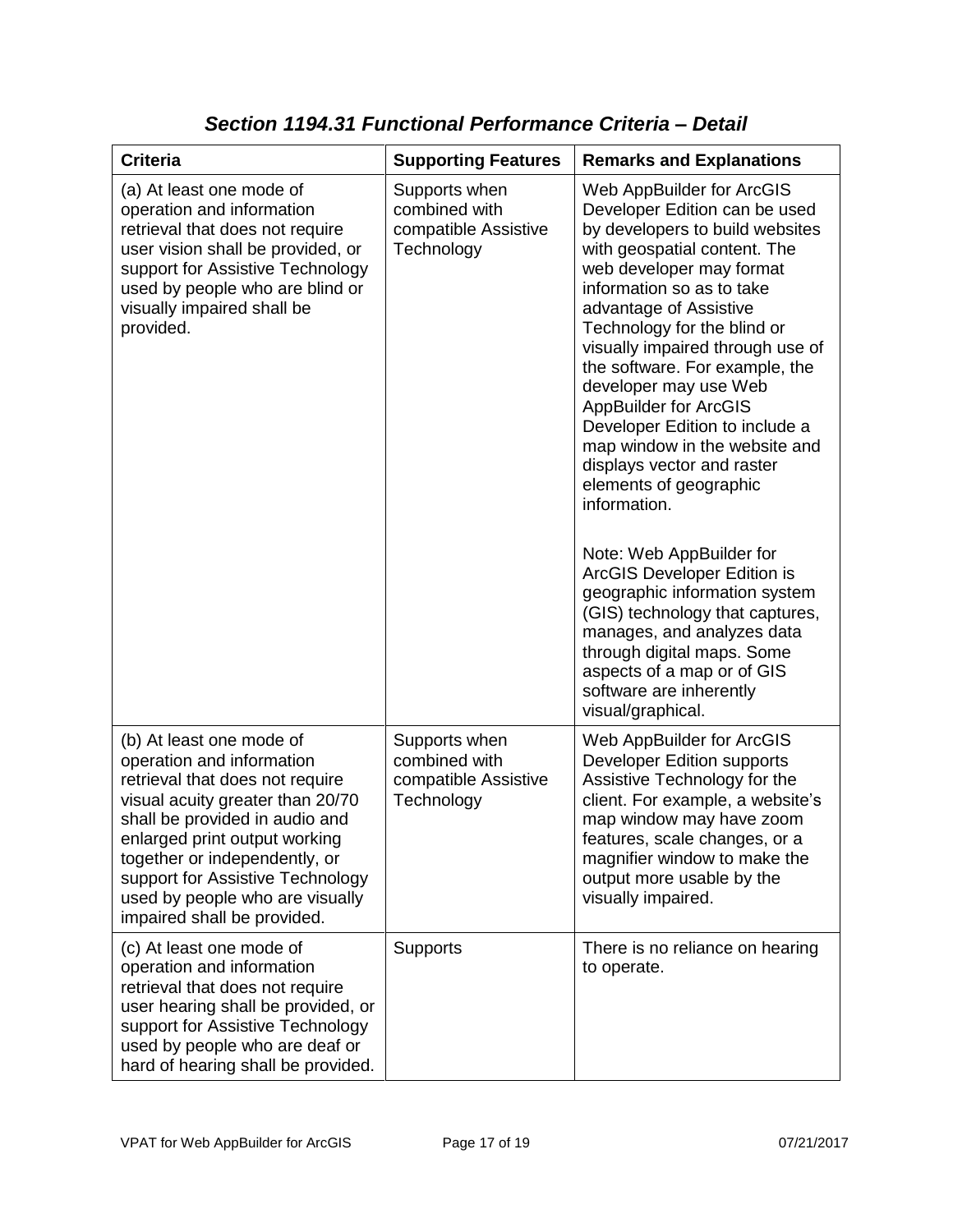| (d) Where audio information is<br>important for the use of a<br>product, at least one mode of<br>operation and information<br>retrieval shall be provided in an<br>enhanced auditory fashion, or<br>support for assistive hearing<br>devices shall be provided. | Not Applicable  | There is no reliance on hearing<br>to operate.                                                                                                                                                                              |
|-----------------------------------------------------------------------------------------------------------------------------------------------------------------------------------------------------------------------------------------------------------------|-----------------|-----------------------------------------------------------------------------------------------------------------------------------------------------------------------------------------------------------------------------|
| (e) At least one mode of<br>operation and information<br>retrieval that does not require<br>user speech shall be provided, or<br>support for Assistive Technology<br>used by people with disabilities<br>shall be provided.                                     | <b>Supports</b> | There is no reliance on speech<br>to operate.                                                                                                                                                                               |
| (f) At least one mode of operation<br>and information retrieval that<br>does not require fine motor<br>control or simultaneous actions<br>and that is operable with limited<br>reach and strength shall be<br>provided.                                         | <b>Supports</b> | Operation and information<br>retrieval is dependent on<br>operating system settings and<br>configurations. The software<br>supports operating systems and<br>configurations designed to assist<br>users with accessibility. |